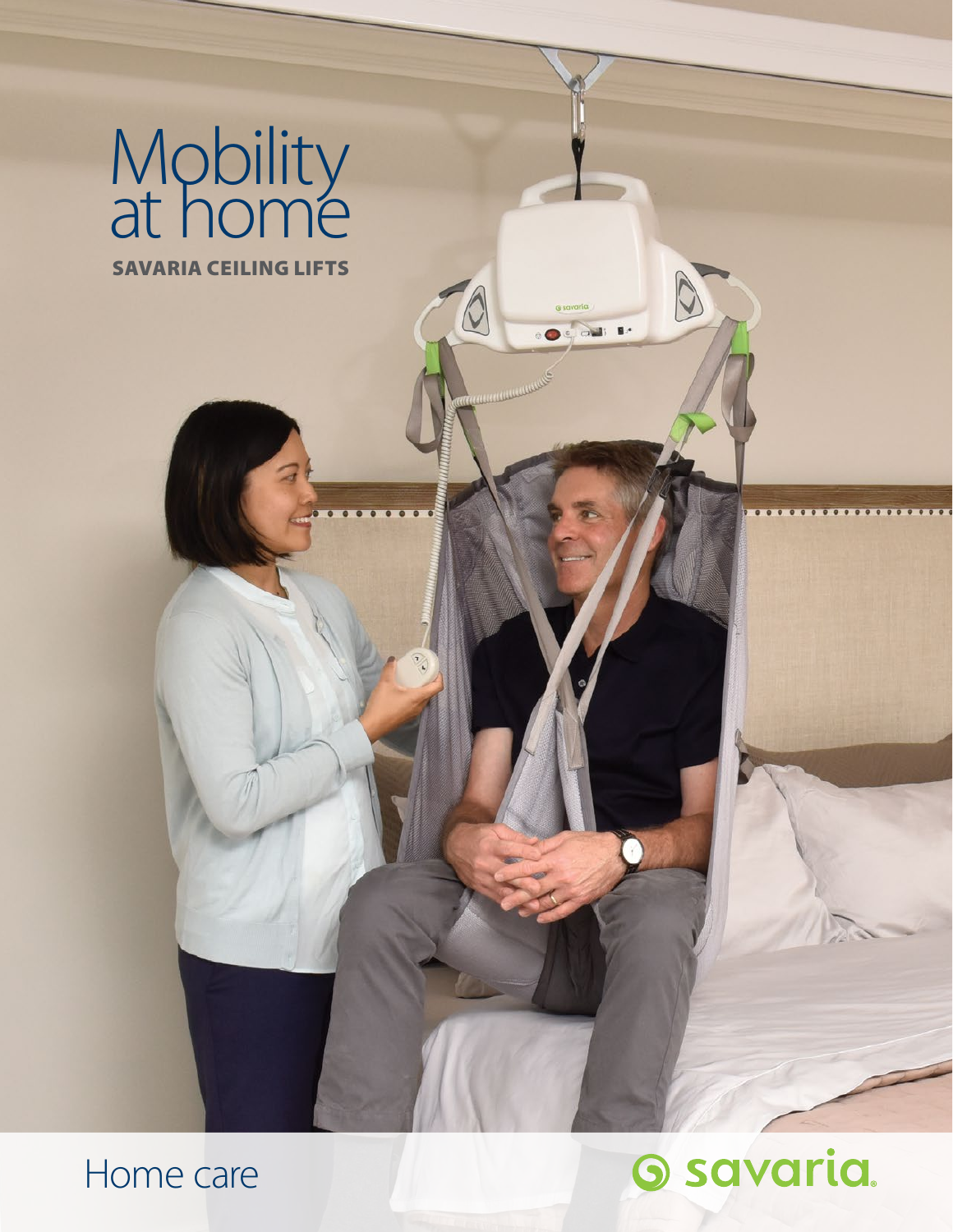## **We knew we could make a better lift by questioning the details and focusing on simplicity and reliability**

#### Peace of mind, reducing risks

Whether you are a patient or a caregiver, a Savaria ceiling lift provides security for lifting and transferring in a home setting. The lift helps prevent the risk of injury to caregivers, including back strains that are common occurrences with manual lifting. Patients can feel peace of mind and security when moving or transferring using the Savaria lift. For some, a Savaria ceiling lift is the solution for leaving the hospital sooner and recovering in the comfort of their home.

#### Better technology, better lift

Like today's quality power tools and even electric cars, Savaria lifts use lithium-ion batteries with an optimized transmission to bring a host of benefits including:

- **More cycles on one charge:** 50% more than the industry average
- **Less charging time:** typically 15 minutes a day, or 2 hours if fully depleted
- **Power:** faster lifting speeds for less time spent in the lift
- **Long lasting:** batteries expected to last 5 years, no worrying about **Jonathan Benoit Constitution of the constant of the dead batteries and related service calls**



**Research & Development**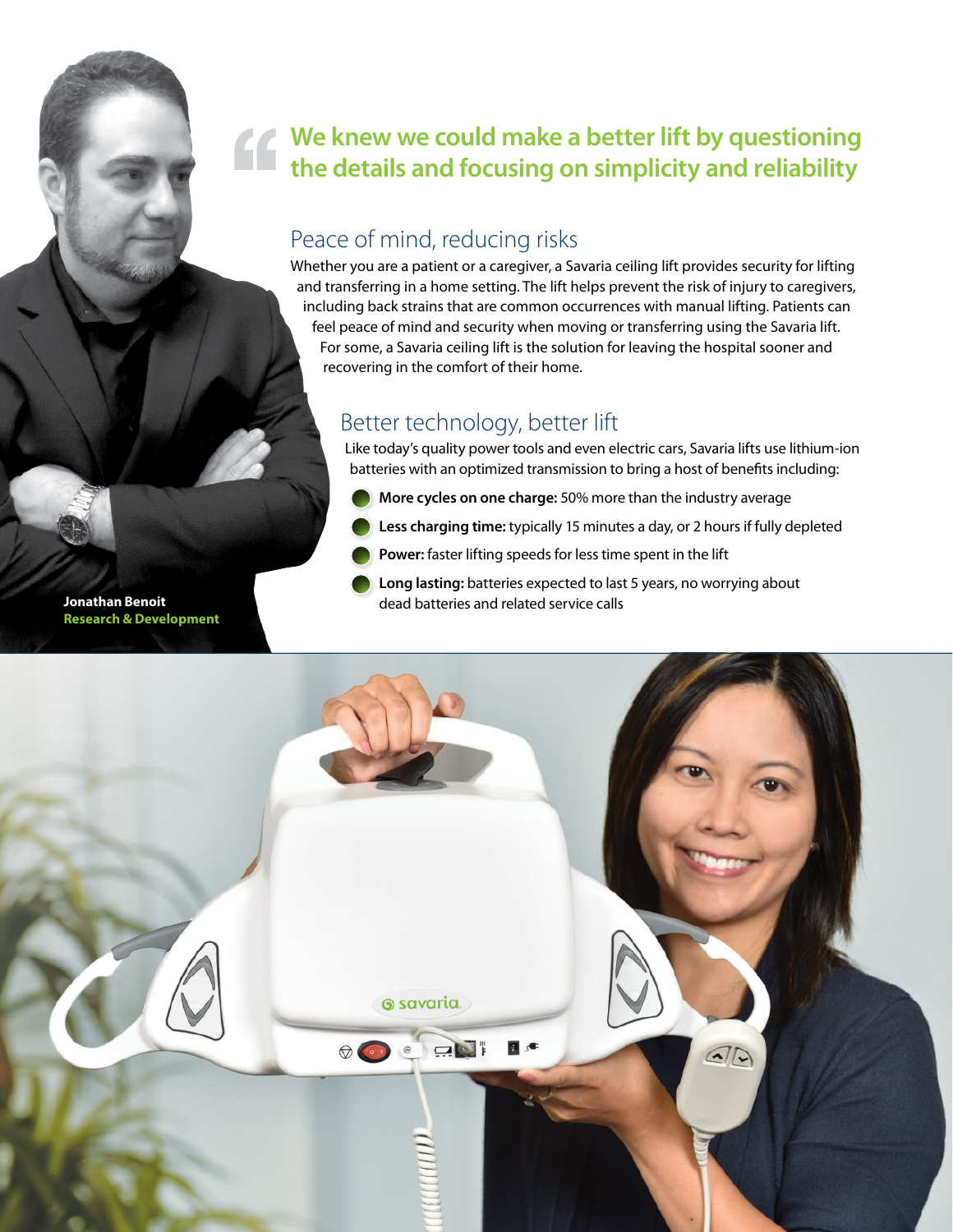

#### Portable lift + Gantry

Paired together, this system provides simple lifting from wheelchair to bed. The Savaria gantry design features low profile feet for easier wheelchair maneuvering in small spaces and the gantry is fast and easy to assemble. Add a reacher arm for easier positioning of the lift.



#### SureClip system

The sling clip opens out rather than pushing inward. This detail creates a more foolproof system to attach the sling, eliminating errors that cause the sling to detach from the lift during use.



#### Slings

Slings are offered in universal, hygienic and walking styles in 3 sizes. All slings feature a variety of adjustments to create a customized and comfortable fit. Toss them in the washing machine for easy laundering – no stiffening materials to remove first.

#### Easy to use

The Savaria design team studied every detail in order to make improvements over traditional designs. Rather than adding extra bells and whistles, the team focused on making the lift perform reliably and intuitively. From the first time you try it, you will know how to use it with its straightforward design.

## Powerfully light, simply strong

Benefiting from lithium-ion battery technology and unencumbered design, Savaria ceiling lifts are light – the portable lift is only 11 lbs and the fixed (installed) lift weighs only 17 lbs.

#### $Fixed$  lift  $+$  FastTrack

For permanent installations, choose the Savaria fixed track in a custom configuration to fit your home including room covering or multi-room designs. The motorized option provides even more ease to move around.